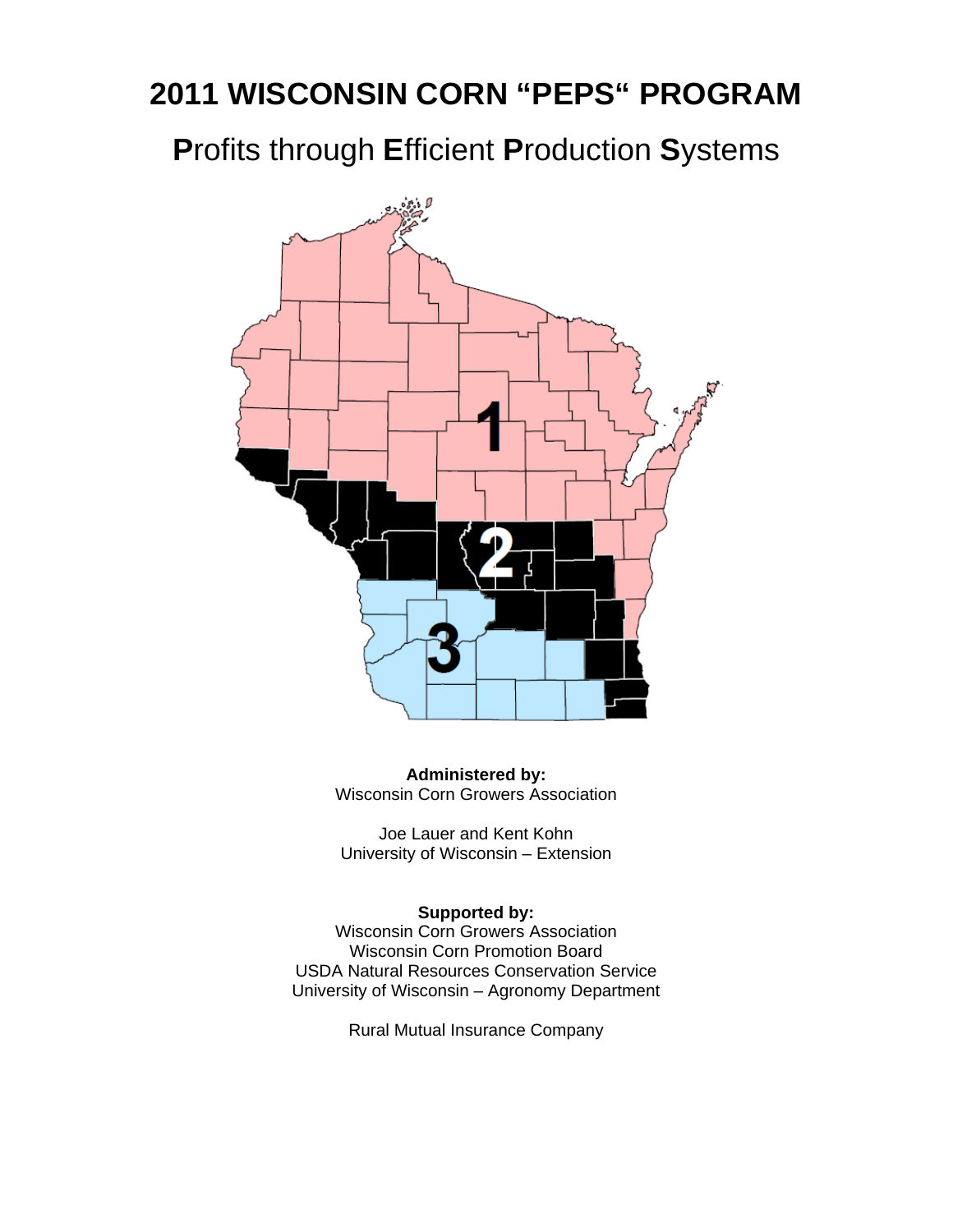## **PEPS Program**



**P**rofits through **E**fficient **P**roduction **S**ystems



 **University of Wisconsin**

# *Xtension*

### **2011 PEPS Executive Summary**

This year marks the  $25<sup>th</sup>$  year of the Wisconsin PEPS program. The objectives of the program are:

- 1. To recognize the practices utilized by the *most profitable* growers and to provide other growers, educators, and researchers insight into ways these producers integrate practices into a system, and
- 2. To emphasize soil and water conservation, efficiency, profitability and competitiveness vs. productivity alone.

The PEPS program goes beyond typical yield contests by encouraging efficiency and profitability rather than productivity alone. During the first 10 years of the program (1987 to 1996), contestants were ranked on *lowest cost per bushel.* From 1997 to 2008, contestants were ranked on the *greatest return to management* to better account for trade-offs between yield and production costs. In 2000, participants received both a summary of their management costs and a history report detailing costs in various categories over time to assist in "fine-tuning" their management. Beginning in 2009, we again rank contestants on *lowest cost per bushel.*

During 2011, 5 contestants entered 6 corn fields. The average yield in the cash corn and dairy/ livestock corn divisions was 204 and 214 bushels per acre with production costs of \$530 and \$511 per acre. The average cost per bushel was \$2.59 and \$2.38. Using PEPS production costs for an acre and the WI USDA average of 160 bushels per acre, the average cost per bushel was \$3.31.

These costs include actual figures provided by contestants. *These costs do not include all costs of production.* For example, overhead or miscellaneous costs associated with operating a farm (i.e. field tiling, outfitting a shop, plowing snow, maintaining fences, taxes, desktop work related to management, etc.), are difficult to determine among farms, and is not accounted for in the PEPS program. Typical overhead rates range from 18-46% of production costs.

"Best of the Best" aptly describes the farmers participating in PEPS. Results reflect the efforts and costs of some of the best farmers growing corn on the best land available using their best management practices. Lower yielding fields are often not entered into the contest. Thus, "real world" costs are probably higher for most farmers.

We hope these results provide some ideas to improve corn production efficiency and profitability. More importantly, this report may provide some good points for discussion.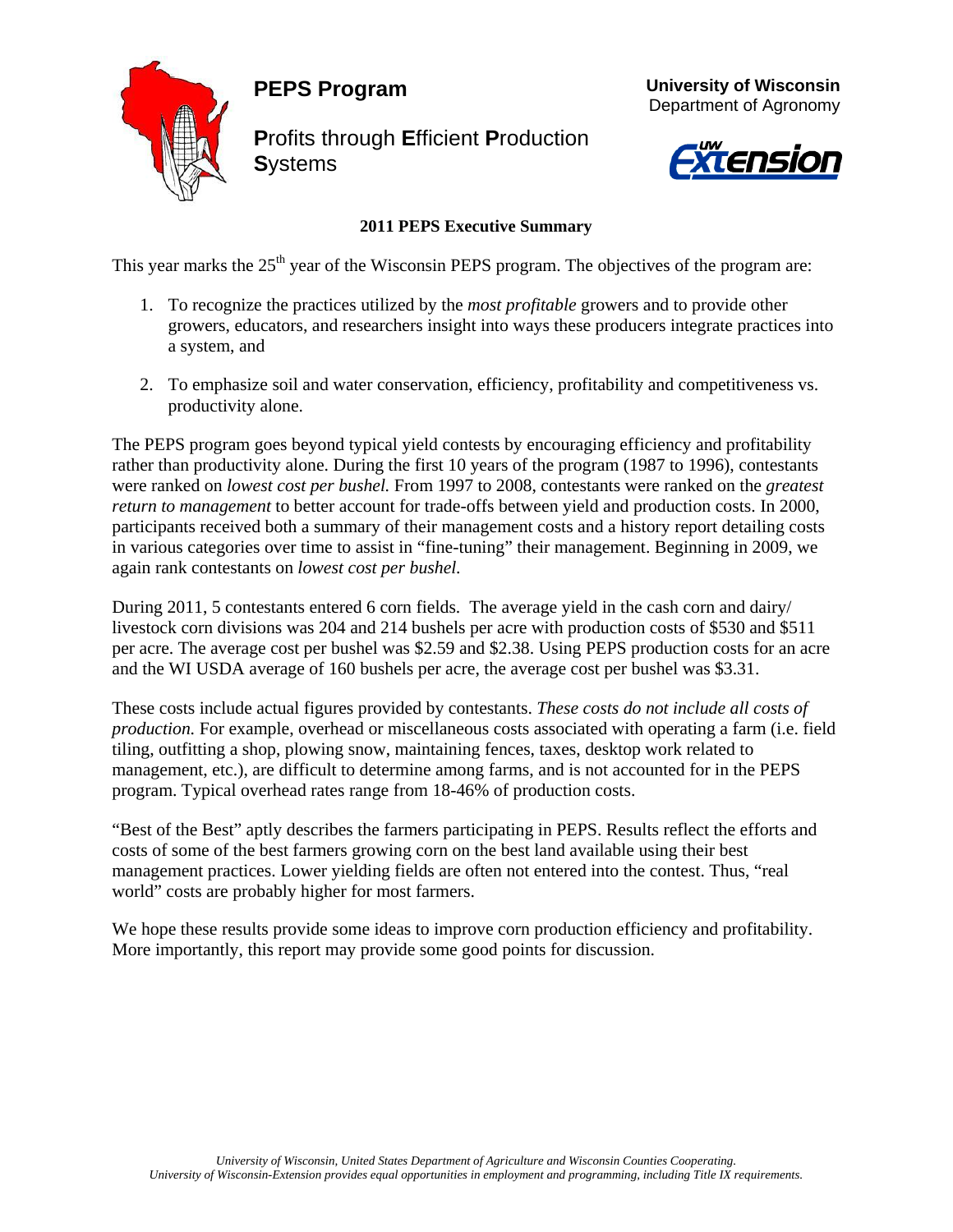## **PEPS Program**



**P**rofits through **E**fficient **P**roduction **S**ystems



 **University of Wisconsin** Department of Agronomy

### **2011 PEPS Procedures**

The procedures used to calculate production costs and cost per bushel are hopefully self-explanatory from the enclosed PEPS budget summary sheet. The actual budget summary and history report is provided to participants only. You should notice the following in particular:

- 1. Grower return was calculated by multiplying commodity price with yield and subtracting production costs. Corn price was determined using a marketing strategy when 50% of the crop was sold in November and 25% forward contracted (less basis) to March and July respectively. The November average cash price was derived from Wisconsin Ag Statistics, and the March and July future prices were derived from the Chicago Board of Trade closing price on December 1.
- 2. Many costs (seed, herbicides, insecticides, insurance, scouting, etc.) were charged based on the figures provided to us by participants.
- 3. Nitrogen and micronutrient fertilizer costs were those provided, unless N analysis was unknown. If fertilizer was applied, and N analysis was unknown, N costs were based on removal at the grain yield obtained. All P and K costs were based on removal at the grain yield obtained. Starter and other mixed nutrient fertilizer costs were based on N and/or micronutrients only; P and K costs per unit, as a percentage of total applied fertilizer, were subtracted.
- 4. Equipment costs were based either on actual custom machinery hire, or on figures in the publication, "Minnesota Farm Machinery Economic Cost Estimates for 2011", for individual operations. (Please let us know if you would like a copy of this publication). We matched listed machinery size and type with the most appropriate categories in the publication.
- 5. Harvesting costs were estimated for handling (\$0.02 per bushel), hauling (\$0.04 per bushel), trucking (\$0.11 per bushel) and storage (\$0.02 per bushel month with 25% of grain shipped in March after 4 months storage and 25% of grain shipped in July after 8 months storage). Drying costs in the cash crop corn division were estimated at \$.02 per point above 15.5% per dry bushel.
- 6. Land costs were based on the average of: a) 50% of the NRCS-rated corn yield potential for the soil type involved, and b) estimated cash rent. The 50% figure was derived from participant's estimates of average cash rents for land similar to the contest plot.
- 7. No one was disqualified for soil loss greater than "T", however soil loss in tons/acre is reported on the overall summary sheet.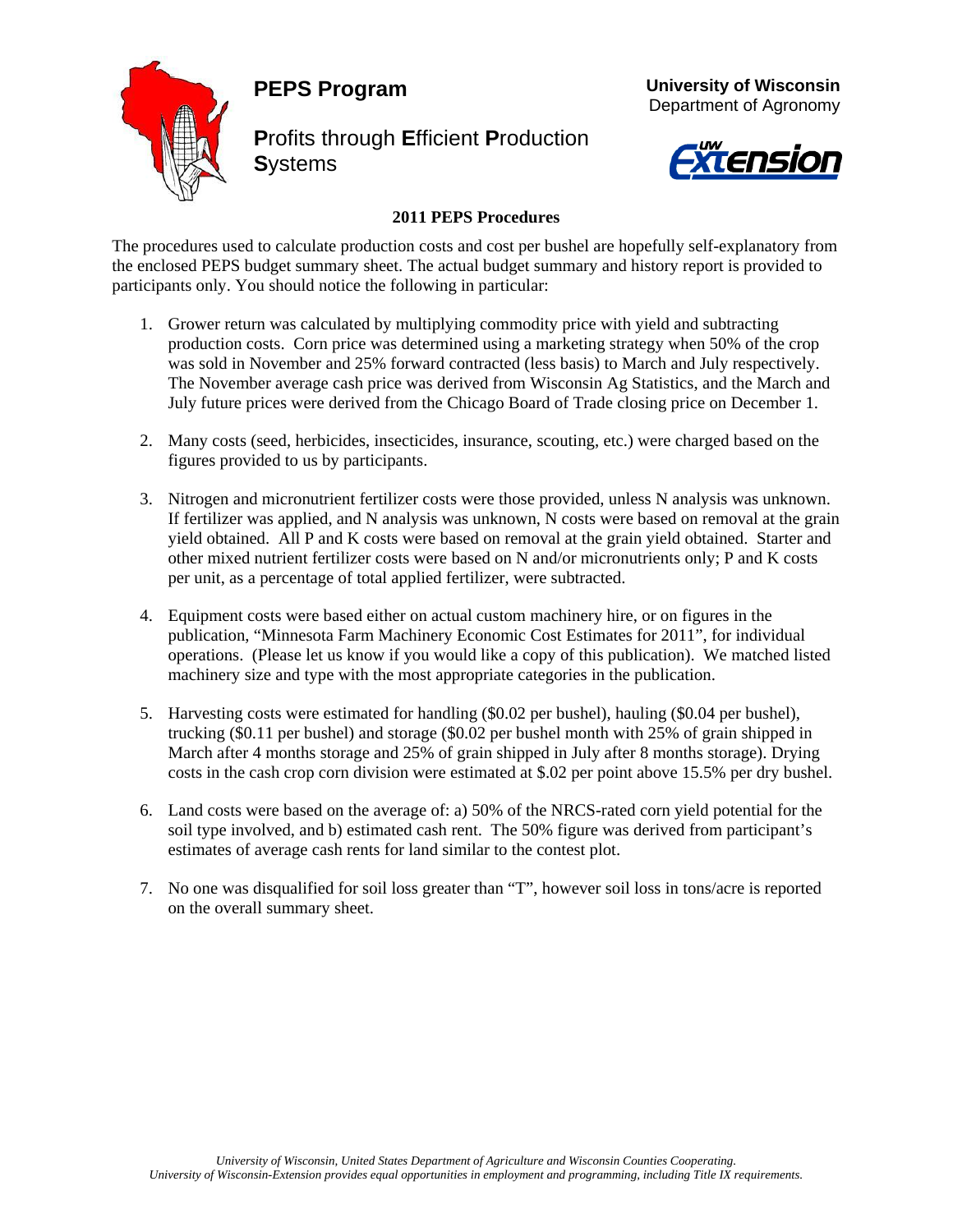### **2011 WISCONSIN "PEPS" PROGRAM**

| District ID<br>County |                                  | Participant<br>Yield verifier        | Cost / Bu<br>or<br>Cost/T DM Cost/A |       | Yield<br>Bu/A<br>or<br>T DM/A | %    | <b>NRCS</b><br>Corn<br>Moist Yield<br>Bu/A | Hybrid                        | Date     | Planting<br>Rate<br>x 1000 | Row<br>Width | Previous<br>Crop | Trips<br>Over<br>Field | Till<br>/1/ | Herbicides               | Insectides,<br>Fungicides<br>and $/$ or<br><b>PGRs</b> | Nitrogen Loss<br>lbs/A   | Soil<br>/2/ |
|-----------------------|----------------------------------|--------------------------------------|-------------------------------------|-------|-------------------------------|------|--------------------------------------------|-------------------------------|----------|----------------------------|--------------|------------------|------------------------|-------------|--------------------------|--------------------------------------------------------|--------------------------|-------------|
|                       |                                  |                                      |                                     |       |                               |      |                                            | <b>Corn, Cash Crop</b>        |          |                            |              |                  |                        |             |                          |                                                        |                          |             |
| Marathon              | 6                                | <b>Steve Kloos</b><br>Phil Ely       | \$2.41                              | \$475 | 197                           | 20.8 | 85                                         | Pioneer P8906HR 5/12/2011     |          | 36                         | 30           | Soybean          | 6                      | CP          | Lumax                    |                                                        | 125                      | 1 Y         |
| $3^{\circ}$<br>Grant  |                                  | David Gehrke<br><b>Steve Mueller</b> | \$2.66                              | \$520 | 195                           | 17.3 | 95                                         | <b>Kussmaul GL</b><br>903Quad | 5/5/2011 | 32                         | 30           | Corn             |                        | <b>CP</b>   | Lumax Roundup            |                                                        | 92                       | 1 Y         |
|                       | <b>Corn, Dairy and Livestock</b> |                                      |                                     |       |                               |      |                                            |                               |          |                            |              |                  |                        |             |                          |                                                        |                          |             |
| Polk                  | 3                                | Dale E Wester                        | \$1.90                              | \$414 | 218                           | 17.3 | 95                                         | Dekalb DKC45-51               | 5/7/2011 | 32                         | 30           | Corn             | 6                      | CP          | Glyphosate<br>Glyphosate | Headline                                               | $\overline{0}$<br>Manure | 4 Y         |

/1/ Tillage: NT/MT=No Till/Minimum Till, CP=Chisel Plow, MP= Moldboard Plow

/2/ Soil Loss (Tons/A) based on Universal Soil Loss Equation and Wind Erosion Equation Y=Soil loss is within "tolerable" level for the soil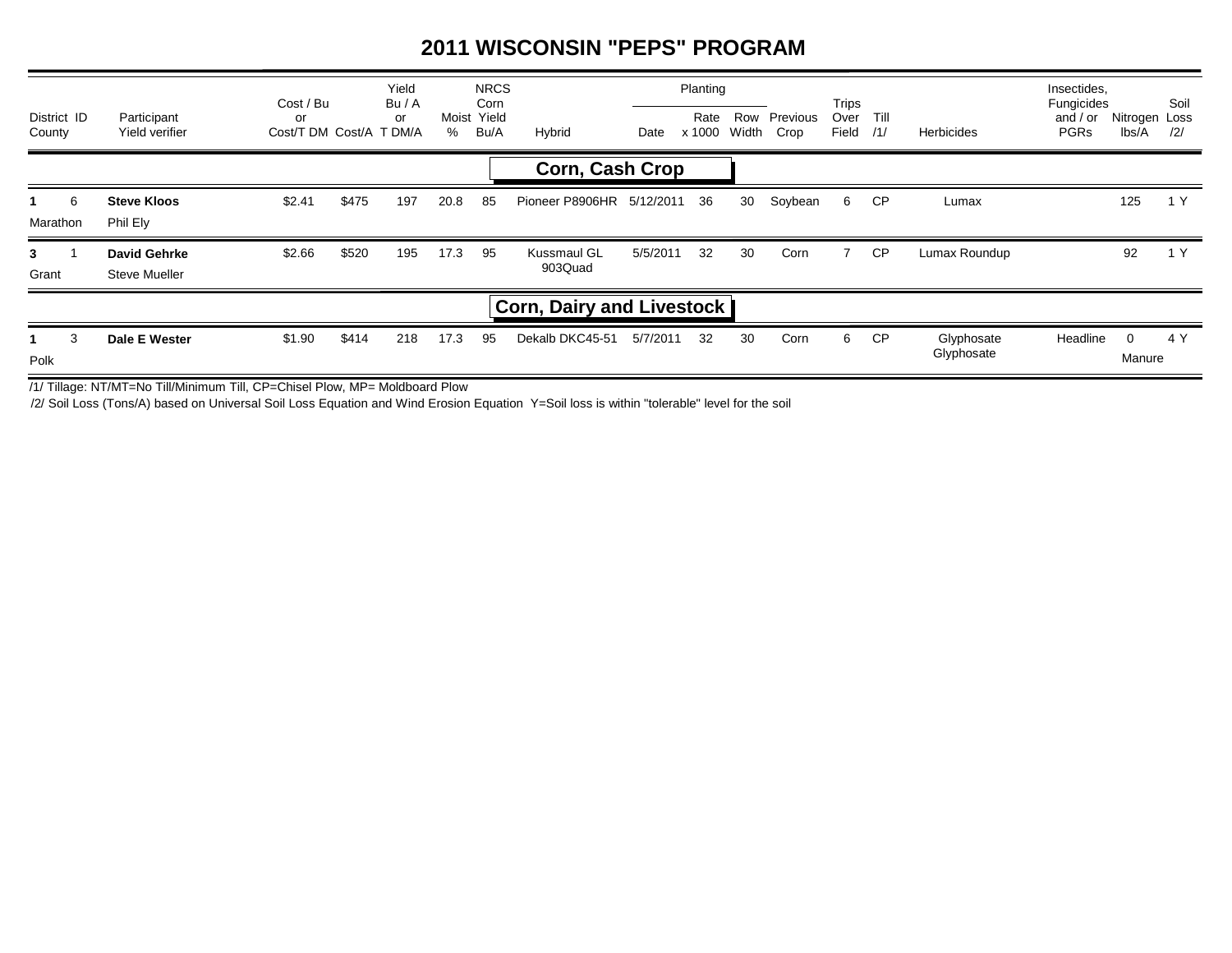

## **Wisconsin "PEPS" Program**

## **Profits through Efficient Production Systems**

### **2011 and ten year (2002 to 2011) average production costs in PEPS.**

|                 |    | Yield      |                                  | <b>Production Costs</b> |       |                                                          |      |               |      |      |           |        |      | Cost per    |              |
|-----------------|----|------------|----------------------------------|-------------------------|-------|----------------------------------------------------------|------|---------------|------|------|-----------|--------|------|-------------|--------------|
| <b>Division</b> |    | bu/A<br>or |                                  |                         |       |                                                          |      |               |      |      | Equipment |        |      | Cost<br>per | bushel<br>or |
| District N      |    |            | Dry T/A Moisture                 |                         |       | Seed Fertilizer Chemical Other Harvest Interest Variable |      |               |      |      | Fixed     | Custom | Land | acre        | Dry Ton      |
|                 |    |            |                                  |                         |       |                                                          |      | 2011          |      |      |           |        |      |             |              |
| Corn, Cash Crop |    |            |                                  |                         |       |                                                          |      |               |      |      |           |        |      |             |              |
| 1               | 2  | 208        | 20.1                             | \$96                    | \$170 | \$21                                                     | \$15 | \$67          | \$19 | \$51 | \$22      | \$0    | \$75 | \$534       | \$2.56       |
| 3               | 1  | 195        | 17.3                             | \$77                    | \$127 | \$55                                                     | \$8  | \$52          | \$17 | \$47 | \$21      | \$16   | \$99 | \$520       | \$2.66       |
|                 |    |            | <b>Corn, Dairy and Livestock</b> |                         |       |                                                          |      |               |      |      |           |        |      |             |              |
| 1               | 3  | 214        | 17.9                             | \$91                    | \$150 | \$55                                                     | \$0  | \$26          | \$18 | \$70 | \$29      | \$2    | \$71 | \$511       | \$2.38       |
|                 |    |            |                                  |                         |       |                                                          |      | Last 10 Years |      |      |           |        |      |             |              |
| Corn, Cash Crop |    |            |                                  |                         |       |                                                          |      |               |      |      |           |        |      |             |              |
| 1               | 94 | 191        | 20.6                             | \$48                    | \$64  | \$22                                                     | \$7  | \$64          | \$10 | \$24 | \$30      | \$5    | \$57 | \$330       | \$1.75       |
| $\mathbf{2}$    | 55 | 213        | 19.2                             | \$46                    | \$75  | \$24                                                     | \$3  | \$65          | \$11 | \$19 | \$22      | \$10   | \$70 | \$344       | \$1.62       |
| 3               | 26 | 218        | 19.3                             | \$46                    | \$58  | \$30                                                     | \$5  | \$67          | \$10 | \$15 | \$23      | \$12   | \$85 | \$352       | \$1.62       |
|                 |    |            | <b>Corn, Dairy and Livestock</b> |                         |       |                                                          |      |               |      |      |           |        |      |             |              |
| 1               | 72 | 188        | 21.9                             | \$49                    | \$39  | \$21                                                     | \$5  | \$23          | \$8  | \$26 | \$32      | \$21   | \$56 | \$279       | \$1.50       |
| $\mathbf{2}$    | 34 | 201        | 21.3                             | \$39                    | \$41  | \$30                                                     | \$2  | \$24          | \$8  | \$17 | \$29      | \$22   | \$63 | \$275       | \$1.38       |
| 3               | 26 | 228        | 19.9                             | \$62                    | \$76  | \$42                                                     | \$13 | \$27          | \$12 | \$23 | \$23      | \$24   | \$85 | \$389       | \$1.70       |
| Corn, Silage    |    |            |                                  |                         |       |                                                          |      |               |      |      |           |        |      |             |              |
| 1               | 9  | 8.1        | 65.5                             | \$57                    | \$123 | \$22                                                     | \$3  | \$123         | \$19 | \$38 | \$31      | \$53   | \$57 | \$525       | \$64.89      |
| $\mathbf{2}$    | 1  | 7.9        | 63.0                             | \$47                    | \$72  | \$37                                                     | \$15 | \$99          | \$16 | \$14 | \$11      | \$70   | \$41 | \$422       | \$53.65      |
| 3               | 11 | 8.4        | 63.3                             | \$88                    | \$178 | \$37                                                     | \$15 | \$120         | \$25 | \$27 | \$18      | \$83   | \$93 | \$682       | \$82.03      |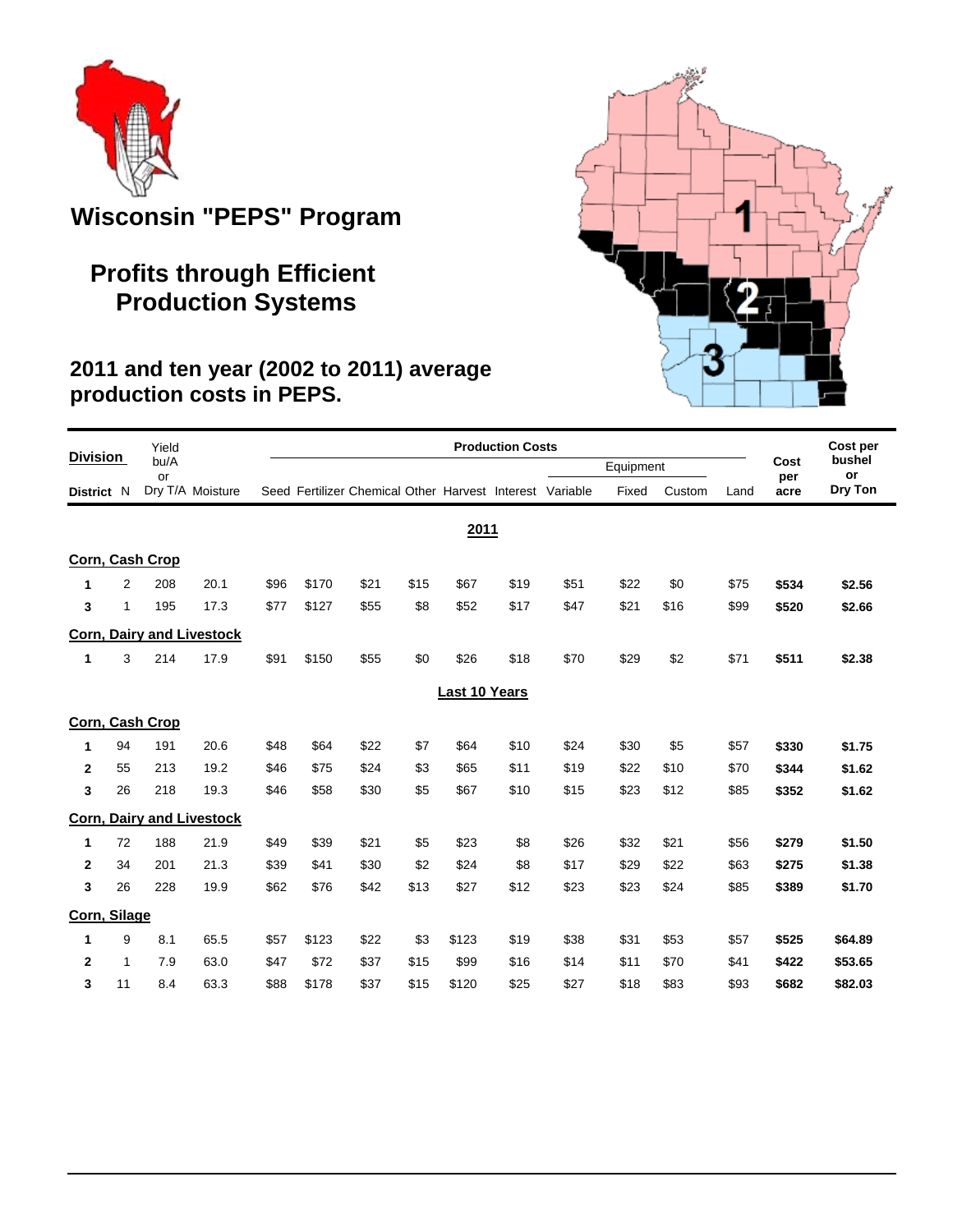## **Average production costs of PEPS participants**

|                      |    | Yield |                                  | <b>Production Costs</b> |       |                                                          |      |       |              |      |           |        |      |             | Cost per     |  |
|----------------------|----|-------|----------------------------------|-------------------------|-------|----------------------------------------------------------|------|-------|--------------|------|-----------|--------|------|-------------|--------------|--|
| <b>Division</b>      |    | bu/A  |                                  |                         |       |                                                          |      |       |              |      | Equipment |        |      | Cost<br>per | bushel<br>or |  |
| Year                 |    | or    | N Dry T/A Moisture               |                         |       | Seed Fertilizer Chemical Other Harvest Interest Variable |      |       |              |      | Fixed     | Custom | Land | acre        | Dry Ton      |  |
|                      |    |       |                                  |                         |       |                                                          |      |       |              |      |           |        |      |             |              |  |
| Corn, Cash Crop      |    |       |                                  |                         |       |                                                          |      |       |              |      |           |        |      |             |              |  |
| 2011                 | 3  | 204   | 19.2                             | \$89                    | \$155 | \$33                                                     | \$13 | \$62  | \$18         | \$49 | \$21      | \$5    | \$83 | \$530       | \$2.59       |  |
| 2010                 | 5  | 218   | 17.2                             | \$82                    | \$120 | \$22                                                     | \$7  | \$59  | \$15         | \$39 | \$22      | \$7    | \$66 | \$439       | \$2.05       |  |
| 2009                 | 11 | 210   | 24.4                             | \$79                    | \$147 | \$29                                                     | \$16 | \$84  | \$18         | \$43 | \$23      | \$7    | \$73 | \$520       | \$2.51       |  |
| 2008                 | 9  | 203   | 18.8                             | \$57                    | \$117 | \$21                                                     | \$5  | \$61  | \$14         | \$43 | \$20      | \$6    | \$81 | \$426       | \$2.17       |  |
| 2007                 | 15 | 191   | 17.0                             | \$51                    | \$73  | \$27                                                     | \$8  | \$51  | \$11         | \$38 | \$20      | \$5    | \$67 | \$351       | \$1.89       |  |
| 2006                 | 16 | 213   | 18.7                             | \$44                    | \$69  | \$25                                                     | \$2  | \$63  | \$10         | \$16 | \$32      | \$5    | \$66 | \$333       | \$1.57       |  |
| 2005                 | 23 | 206   | 18.2                             | \$44                    | \$66  | \$24                                                     | \$4  | \$58  | \$10         | \$15 | \$32      | \$7    | \$63 | \$323       | \$1.59       |  |
| 2004                 | 20 | 200   | 21.5                             | \$41                    | \$58  | \$23                                                     | \$4  | \$70  | \$10         | \$14 | \$25      | \$11   | \$70 | \$326       | \$1.65       |  |
| 2003                 | 34 | 197   | 19.5                             | \$41                    | \$45  | \$25                                                     | \$5  | \$61  | \$9          | \$15 | \$25      | \$7    | \$62 | \$297       | \$1.52       |  |
| 2002                 | 40 | 199   | 21.6                             | \$37                    | \$40  | \$20                                                     | \$4  | \$70  | \$9          | \$14 | \$29      | \$7    | \$60 | \$288       | \$1.46       |  |
| 2001                 | 41 | 176   | 20.5                             | \$36                    | \$44  | \$26                                                     | \$3  | \$58  | \$9          | \$12 | \$25      | \$10   | \$59 | \$282       | \$1.62       |  |
| 2000                 | 47 | 174   | 18.9                             | \$34                    | \$40  | \$24                                                     | \$6  | \$52  | \$8          | \$12 | \$25      | \$11   | \$59 | \$272       | \$1.59       |  |
| 1999                 | 42 | 191   | 17.3                             | \$34                    | \$51  | \$25                                                     | \$3  | \$51  | \$8          | \$18 | \$25      | \$6    | \$60 | \$282       | \$1.49       |  |
| 1998                 | 35 | 192   | 19.3                             | \$34                    | \$56  | \$24                                                     | \$5  | \$59  | \$9          | \$18 | \$22      | \$7    | \$64 | \$299       | \$1.56       |  |
| 1997                 | 25 | 172   | 25.2                             | \$32                    | \$51  | \$22                                                     | \$4  | \$73  | \$9          | \$13 | \$19      | \$10   | \$61 | \$295       | \$1.71       |  |
| 1996                 | 21 | 158   | 24.4                             | \$28                    | \$44  | \$24                                                     | \$5  | \$65  | \$9          | \$15 | \$22      | \$10   | \$56 | \$276       | \$1.78       |  |
| 1995                 | 48 | 143   | 19.5                             | \$26                    | \$42  | \$24                                                     | \$3  | \$44  | \$8          | \$14 | \$20      | \$13   | \$55 | \$249       | \$1.76       |  |
| 1994                 | 43 | 178   | 20.5                             | \$25                    | \$41  | \$25                                                     | \$4  | \$59  | \$8          | \$13 | \$19      | \$16   | \$56 | \$266       | \$1.50       |  |
| 1993                 | 35 | 122   | 24.8                             | \$24                    | \$34  | \$21                                                     | \$16 | \$51  | \$8          | \$10 | \$24      | \$13   | \$58 | \$258       | \$2.20       |  |
| 1992                 | 35 | 153   | 27.5                             | \$24                    | \$46  | \$22                                                     | \$18 | \$71  | \$9          | \$19 | \$22      | \$0    | \$63 | \$294       | \$1.95       |  |
| 1991                 | 34 | 173   | 20.1                             | \$22                    | \$47  | \$17                                                     | \$15 | \$56  | \$8          | \$22 | \$26      | \$0    | \$57 | \$269       | \$1.57       |  |
| 1990                 | 31 | 161   | 22.4                             | \$21                    | \$43  | \$16                                                     | \$23 | \$59  | \$8          | \$11 | \$28      | \$0    | \$63 | \$273       | \$1.70       |  |
|                      |    |       | <b>Corn, Dairy and Livestock</b> |                         |       |                                                          |      |       |              |      |           |        |      |             |              |  |
| 2011                 | 3  | 214   | 17.9                             | \$91                    | \$150 | \$55                                                     | \$0  | \$26  | \$18         | \$70 | \$29      | \$2    | \$71 | \$511       | \$2.38       |  |
| 2010                 | 8  | 216   | 16.9                             | \$87                    | \$93  | \$23                                                     | \$7  | \$26  | \$13         | \$45 | \$31      | \$13   | \$70 | \$406       | \$1.87       |  |
| 2009                 | 6  | 206   | 25.0                             | \$84                    | \$107 | \$44                                                     | \$15 | \$25  | \$16         | \$31 | \$24      | \$41   | \$73 | \$459       | \$2.21       |  |
| 2008                 | 7  | 209   | 22.5                             | \$69                    | \$96  | \$33                                                     | \$11 | \$25  | \$13         | \$46 | \$25      | \$19   | \$71 | \$409       | \$1.96       |  |
| 2007                 | 10 | 188   | 17.3                             | \$61                    | \$49  | \$26                                                     | \$10 | \$23  | \$10         | \$40 | \$25      | \$16   | \$68 | \$329       | \$1.75       |  |
| 2006                 | 10 | 189   | 22.0                             | \$49                    | \$40  | \$23                                                     | \$4  | \$23  | \$8          | \$18 | \$38      | \$13   | \$70 | \$285       | \$1.51       |  |
| 2005                 | 12 | 216   | 19.6                             | \$38                    | \$45  | \$26                                                     | \$9  | \$26  | \$8          | \$18 | \$37      | \$23   | \$59 | \$289       | \$1.34       |  |
| 2004                 | 18 | 191   | 23.4                             | \$39                    | \$38  | \$24                                                     | \$7  | \$23  | \$7          | \$15 | \$31      | \$17   | \$56 | \$257       | \$1.37       |  |
| 2003                 | 27 | 194   | 21.2                             | \$40                    | \$27  | \$26                                                     | \$4  | \$23  | \$7          | \$15 | \$28      | \$25   | \$62 | \$259       | \$1.37       |  |
| 2002                 | 31 | 199   | 22.6                             | \$38                    | \$26  | \$28                                                     | \$4  | \$24  | \$7          | \$15 | \$28      | \$26   | \$61 | \$257       | \$1.30       |  |
| 2001                 | 33 | 177   | 21.6                             | \$36                    | \$25  | \$27                                                     | \$3  | \$21  | \$7          | \$14 | \$28      | \$21   | \$57 | \$239       | \$1.40       |  |
| 2000                 | 39 | 182   | 20.6                             | \$34                    | \$29  | \$28                                                     | \$4  | \$22  | \$7          | \$15 | \$27      | \$18   | \$57 | \$240       | \$1.34       |  |
| 1999                 | 30 | 190   | 20.2                             | \$32                    | \$40  | \$27                                                     | \$3  | \$23  | \$7          | \$19 | \$25      | \$12   | \$57 | \$245       | \$1.30       |  |
| 1998                 | 23 | 190   | 20.7                             | \$34                    | \$46  | \$27                                                     | \$3  | \$23  | \$8          | \$21 | \$23      | \$14   | \$53 | \$253       | \$1.34       |  |
| 1997                 | 16 | 161   | 25.8                             | \$31                    | \$31  | \$25                                                     | \$2  | \$19  | \$6          | \$15 | \$20      | \$11   | \$54 | \$214       | \$1.34       |  |
| 1996                 | 28 | 136   | 25.1                             | \$27                    | \$29  | \$21                                                     | \$3  | \$16  | \$6          | \$19 | \$24      | \$9    | \$52 | \$205       | \$1.56       |  |
| 1995                 | 38 | 139   | 21.8                             | \$26                    | \$29  | \$24                                                     | \$3  | \$17  | \$6          | \$16 | \$22      | \$12   | \$50 | \$204       | \$1.49       |  |
| 1994                 | 55 | 173   | 22.5                             | \$25                    | \$30  | \$21                                                     | \$4  | \$21  | \$6          | \$19 | \$23      | \$15   | \$49 | \$214       | \$1.25       |  |
| 1993                 | 38 | 128   | 26.5                             | \$25                    | \$24  | \$19                                                     | \$16 | \$15  | \$6          | \$24 | \$24      | \$0    | \$50 | \$202       | \$1.63       |  |
| 1992                 | 61 | 133   | 29.1                             | \$25                    | \$28  | \$20                                                     | \$22 | \$16  | \$6          | \$25 | \$26      | \$0    | \$52 | \$219       | \$1.69       |  |
| 1991                 | 61 | 167   | 21.2                             | \$22                    | \$35  | \$17                                                     | \$15 | \$20  | \$6          | \$26 | \$28      | \$0    | \$54 | \$223       | \$1.35       |  |
| 1990                 | 45 | 151   | 25.6                             | \$22                    | \$36  | \$15                                                     | \$16 | \$18  | \$5          | \$12 | \$37      | \$0    | \$54 | \$217       | \$1.45       |  |
|                      |    |       |                                  |                         |       |                                                          |      |       |              |      |           |        |      |             |              |  |
| Corn, Silage<br>2010 | 3  | 9.4   | 66.4                             | \$83                    |       |                                                          | \$3  | \$148 |              |      | \$18      |        |      |             |              |  |
| 2009                 |    |       | 64.6                             | \$93                    | \$199 | \$24<br>\$38                                             | \$16 |       | \$27<br>\$27 | \$29 | \$27      | \$108  | \$76 | \$715       | \$76.03      |  |
|                      | 6  | 8.9   |                                  |                         | \$200 |                                                          |      | \$134 |              | \$42 |           | \$73   | \$88 | \$738       | \$82.29      |  |
| 2008                 | 3  | 7.3   | 62.2                             | \$92                    | \$183 | \$29                                                     | \$15 | \$98  | \$22         | \$28 | \$17      | \$52   | \$93 | \$629       | \$89.26      |  |
| 2007                 | 6  | 8.3   | 62.0                             | \$50                    | \$103 | \$27                                                     | \$7  | \$116 | \$17         | \$32 | \$22      | \$51   | \$56 | \$481       | \$58.07      |  |
| 2006                 | 3  | 6.6   | 67.4                             | \$48                    | \$56  | \$30                                                     | \$2  | \$93  | \$14         | \$15 | \$30      | \$76   | \$68 | \$434       | \$67.33      |  |